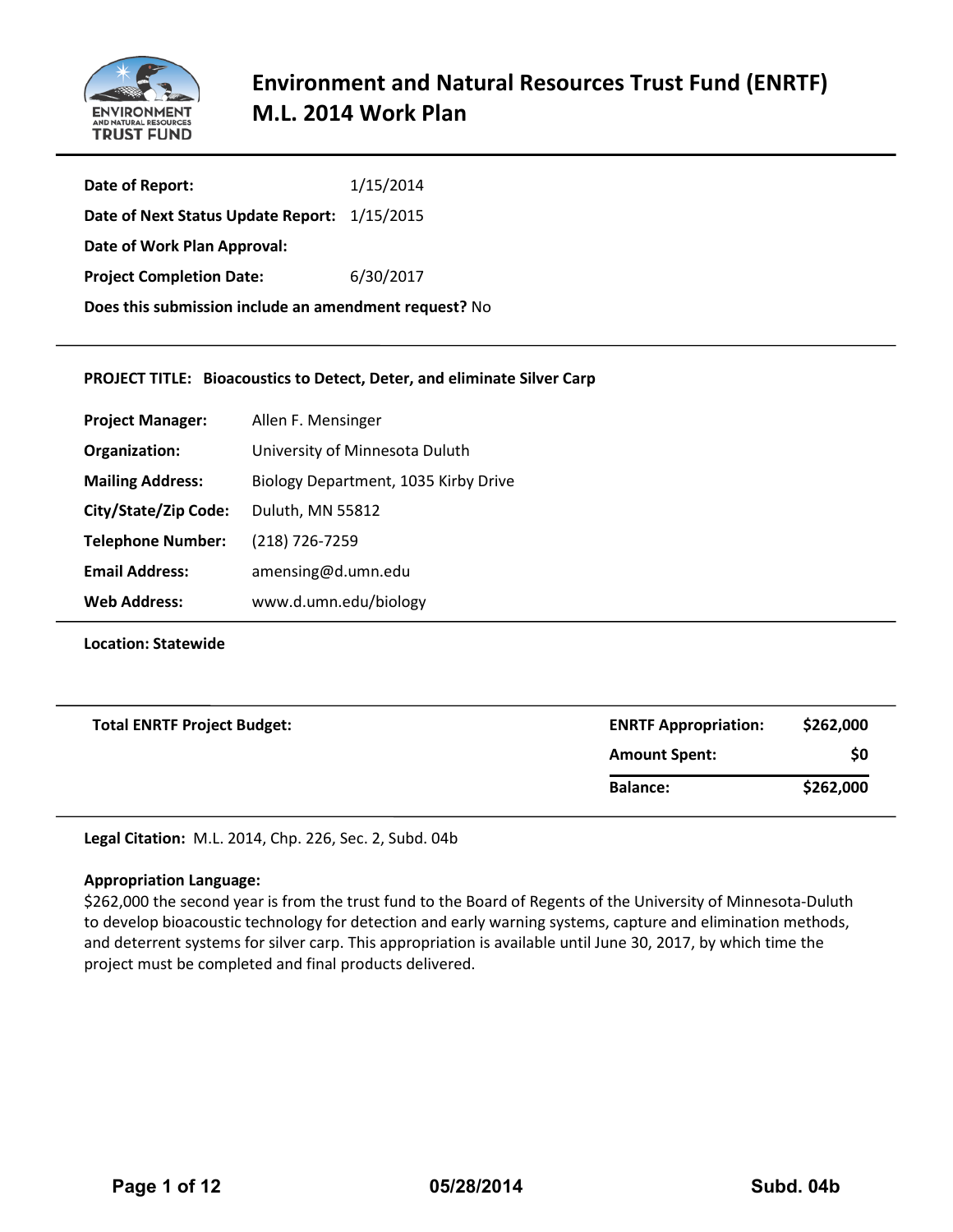# **I. PROJECT TITLE: Bioacoustics to detect, deter and eliminate flying carp**

# **II. PROJECT STATEMENT:**

The Asian silver carp, one of four invasive carp species, is migrating north via the Mississippi River and threatening native fish in Minnesota rivers and lakes by outcompeting them for food supplies. Additionally, its unique jumping ability places recreational boaters in danger of being injured during collisions with airborne fish. However, this jumping ability is a weakness that can be exploited to detect, manage and control fish populations. The goals of this project are:

# **1) use the sound that stimulates jumping to develop early warning and detection systems**

# **2) develop management techniques using sound to exhaust the fish on the surface or to herd the fish into shallow waters for capture and removal**

# **3) use sound to deter or repel fish from moving through strategic waterways**

In the previous year, we have made two significant findings: 1) determined the sound that initiates jumping in wild silver carp in the Illinois River; 2) successfully used this sound to repel carp in experimental outdoor ponds at the USGS Upper Midwest Environmental Science Center (UMESC) in LaCrosse, Wisconsin. This proposal would allow us to develop bioacoustic (sound) technology to combat the silver carp. The most effective sound that influences carp behavior is of relatively high frequency and is outside the hearing range of most native and game fishes. Our first goal is to develop remotely operated buoys with underwater speakers and above water video cameras to stimulate carp jumping to ascertain if an early detection or identification system can be developed. Our second goal is to develop a mobile sound system to stimulate continuous jumping for exhausting the fish on the surface and/or use sound to herd the fish into shallow water or nets for easy capture. Finally, we will test the efficacy of using sound to repel carp from specific areas. All the proposed studies will take place in large, secured (caged) outdoor experimental ponds at the USGS UMESC in LaCrosse, Wisconsin or on populations of wild carp in the Illinois River near Havana, IL. Both sites provide access to fish in outdoor locations where they behave naturally, allow large scale trials that cannot be replicated in indoor facilities and pose no danger of silver carp being released in MN waters.

# **III. PROJECT STATUS UPDATES:**

**Project Status as of 1/15/2015**:

**Project Status as of 7/15/2015***:*

**Project Status as of 1/15/2016:** 

**Project Status as of 7/15/2016:**

**Project Status as of 1/15/2017:**

**Overall Project Outcomes and Results:**

# **IV. PROJECT ACTIVITIES AND OUTCOMES:**

#### **Activity 1: Early warning and detection system development Description**:

One of the challenges in assessing the silver carp invasion is to accurately census the population and to identify the vanguard of new invasion fronts. Carp have been documented to avoid traps and nets which make using traditional fisheries census techniques challenging. Although environmental DNA analysis can confirm the presence of carp DNA at low concentrations in the water, it cannot pinpoint the source of the DNA (ie live carp v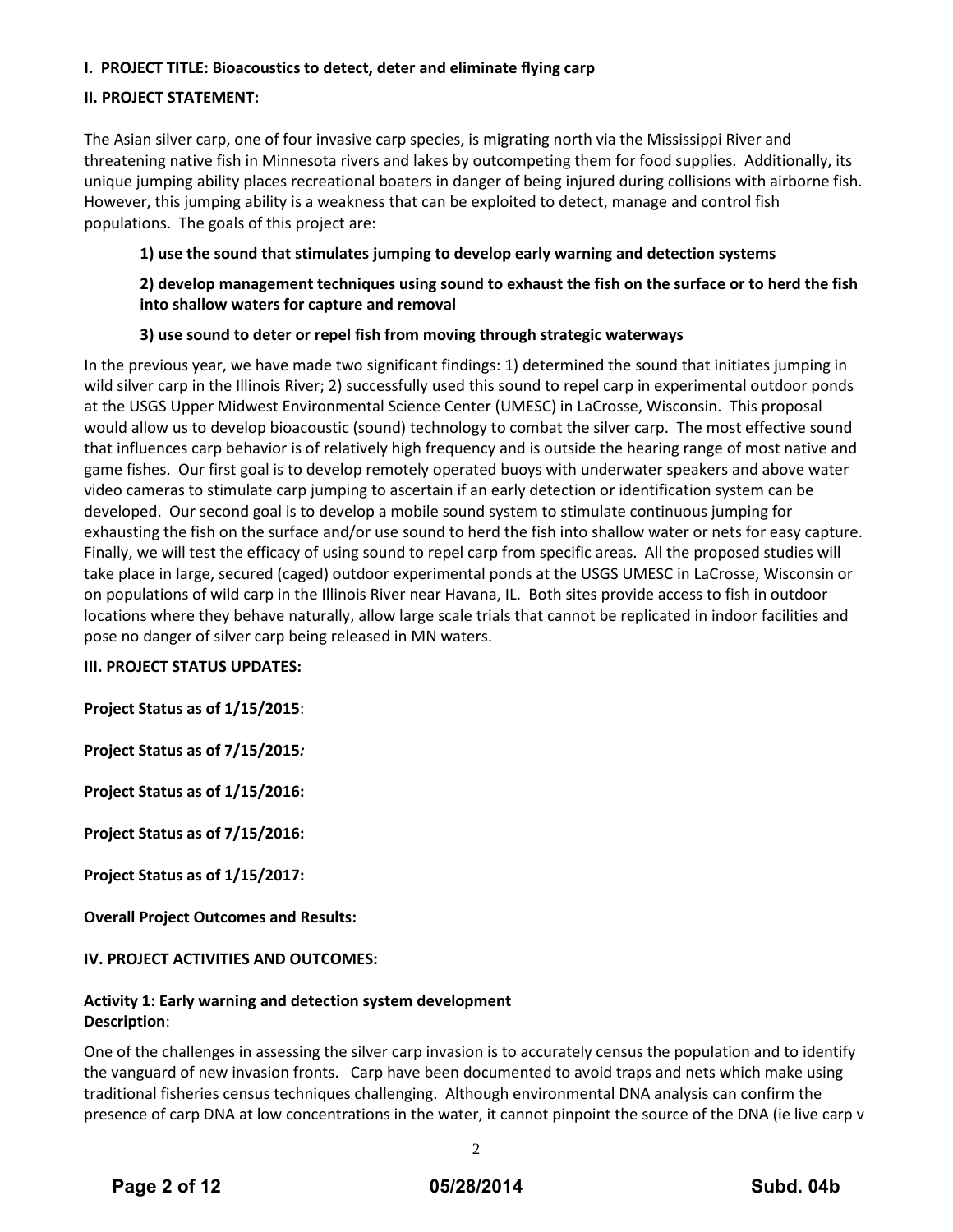vs bird fecal material) or the number and age of the carp. The silver's carp unique jumping ability could be used to develop early warning systems by stimulating the carp to jump and determine the number and composition of the population in the area. Preliminary trials have indicated that individual carp can be stimulated to jump and they do not have to occur in high densities to exhibit this behavior. Therefore, detection systems could be used both to census established populations as well as early warning systems when small numbers of carp first enter an area.

Silver carp of different size and age classes will be maintained in large, secured outdoor tanks at the UMESC facility in Lacrosse, WI which has a captive silver carp population. The carp are viewed remotely with overhead cameras to monitor their normal swimming patterns and their response to sound and/or vibrational stimulus. Underwater speakers will be mounted throughout the tanks and the carp response to complex sound, primarily underwater recordings of boat motor sound will be played through the speakers. The swimming and jumping behavior of the carp will be observed in response to sound stimulus. Preliminary trials have shown that silver carp will rapidly swim away from this type of sound. Other fish behavior such as jumping and schooling will be noted. Various sound frequencies and intensities will be tested to determine the optimal sound that causes the fish to move away from the sound source. As fish behavior is related to age (size), density and temperature, the sound will be tested on both juvenile and adult fish at different temperatures and densities.

We will develop a remotely operated, early warning buoy equipped with video cameras, underwater speakers, vibrational stimulus and hydrophones for the field deployment. This buoy will be designed to stimulate carp jumping behavior in the field. It will be programmed or remotely operated to play sound stimulus at random times during the day and the number of fish jumping will be recorded by the video cameras.

To test the buoy, prior to field deployment, trials will be conducted in a ½ acre pond to create more natural conditions and determine the stimulus range. The pond is equipped with fish tracking systems and underwater cameras which will allow us to monitor fish position and behavior underwater. We will the optimal stimulus that was developed in the smaller tanks to stimulate carp jumping which will be recorded by the video cameras on the buoy. The number of carp jumping and the range of the stimulus will be determined

We will then travel to Havana, IL to test the system on wild populations of carp in the Illinois River. The buoy will be floated into areas of varying carp concentrations and remotely operated to trigger various stimuli to detect the carp. Prior to or after buoy deployment, we will determine the carp concentration in the area by passing through with motor boats and/or electrofishing boats. We will compare its effectiveness in areas of high and low carp concentration to determine its effectiveness as a detection system.

| <b>Summary Budget Information for Activity 1:</b> | ENRTF Budget: \$96334   |  |
|---------------------------------------------------|-------------------------|--|
|                                                   | <b>Amount Spent: SO</b> |  |
|                                                   | <b>Balance: \$96334</b> |  |
| Activity Completion Date: 6/30/2017               |                         |  |

| Outcome                                         | <b>Completion Date</b> | <b>Budget</b> |
|-------------------------------------------------|------------------------|---------------|
| 1. optimal stimulus, small outdoor tank trials  | 12/31/14               | \$32,334      |
| 2. buoy construction, $\frac{1}{2}$ pond trials | 12/31/15               | \$32,000      |
| 3. buoy testing, Illinois River                 | 12/31/16               | \$32,000      |

| Activity Status as of 1/15/2015 |  |  |  |  |
|---------------------------------|--|--|--|--|
|---------------------------------|--|--|--|--|

**Activity Status as of 7/15/2015**

**Activity Status as of 1/15/2016**

**Activity Status as of 7/15/2016**

**Activity Status as of 1/15/2017**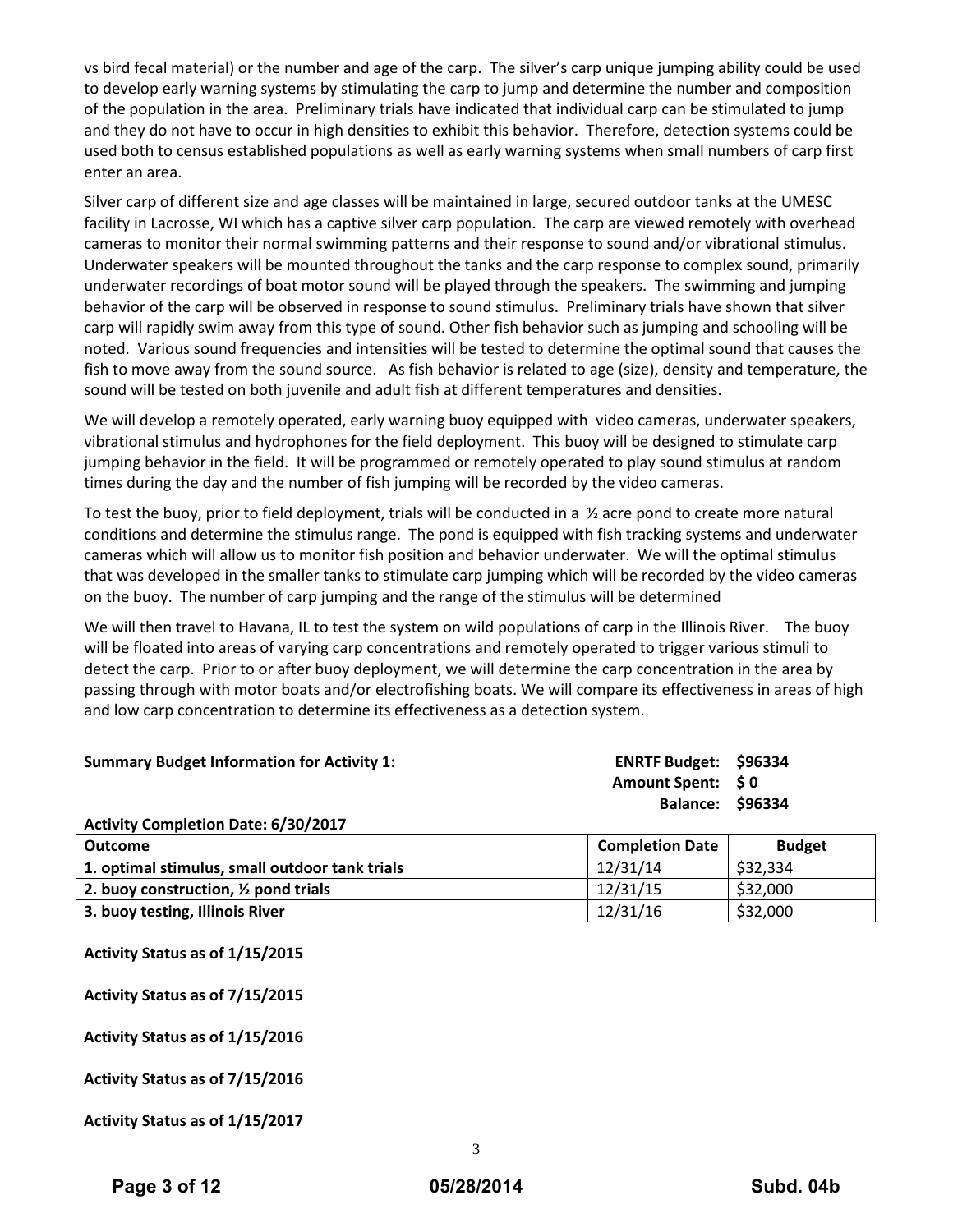#### **Final Report Summary:**

#### **ACTIVITY 2: Bioacoustical movement of carp**

**Description**: We have determined that carp will swim away from complex sounds such as underwater recordings of outboard boat motors. Commercial fishermen already use crude sound stimulus (banging on the sides of their boats) to concentrate fish and herd them into nets. It is anticipated that multiple arrays of underwater speakers could herd and/or concentrate the fish into shallow water for capture. We will develop underwater speaker arrays drive and/or herd fish into specific areas of the tanks or use the speakers in the field to drive the fish into nets. As both species of carp exhibit sound aversion, we will employ this technology on both silver and bighead carp. The goal is reduce or eliminate already established populations by concentrating the fish for easy capture and removal

Additional, we plan to take advantage of the silver carp's unique jumping ability and use this behavior against the fish. Aerial jumps are energetically expensive for fish, and even salmon that migrate hundreds of miles upstream, need to rest before jumping successive water falls. If carp are stimulated to jump repeatedly, it may be possible to exhaust them to the point where they will float on the surface and can be easily netted and removed.

The initial trials will be conducted in large, outdoor concrete ponds on the campus of the USGS facility in LaCrosse, WI. Silver carp of different size and age classes will be maintained in large, secured outdoor tanks at the UMESC facility in Lacrosse, WI which has a captive silver carp population. The carp will be viewed remotely with overhead cameras to monitor their normal swimming patterns and their response to sound and/or vibrational stimulus. Underwater speakers will be mounted throughout the tanks and the carp response to complex sound, primarily underwater recordings of boat motor sound will be played through the speakers.

The swimming behavior of the carp will be observed in response to sound stimulus. Preliminary trials have shown that silver carp will rapidly swim away from this type of sound. Different sound frequencies, vibrations and intensities will be tested with the underwater speakers. Preliminary trails indicated playbacks of underwater boat noise is an effective stimulus to displace and move carp. In contrast to Activity 1, multiple speakers (4 to 5) will be placed strategically in the tank to herd the fish into designated areas. As the fish will be viewed remotely with the overhead cameras, different speakers or combinations of speaker can be activated to drive the carp into designated areas of the tank or stimulate jumping to the point of exhaustion.

Trials will move then to the ½ acre pond described in activity 1 to create more natural conditions. Speaker arrays consisting of multiple speakers will be suspended from boats and used to herd the carp into specific areas of the tank. To concentrate them in one area, it is anticipated that two or three arrays will be operating simultaneously. Fish position will be monitored either by jumping or underwater cameras. Trials will be conducted with 25 to 50 fish and the accuracy to technique evaluated based on the number of fish that can concentrated into the designated areas. Small boats with outboard motors may also be used in the pond to move or herd carp into designated areas.

Once the methodology has been optimized, field trials will be conducted on the Illinois River. The field trials will use underwater speakers and/or motor boats to drive the carp into nets or shallow water for capture. All trials may be augmented by electroshocking as electric current has been noted to produce herding behavior similar to sound in field trials. Additionally, before and after carp movement and capture, electroshocking can used to census the river population to test the efficacy of the procedures.

**Summary Budget Information for Activity 2: ENRTF Budget: \$ 86,583**

**Amount Spent: \$ 0**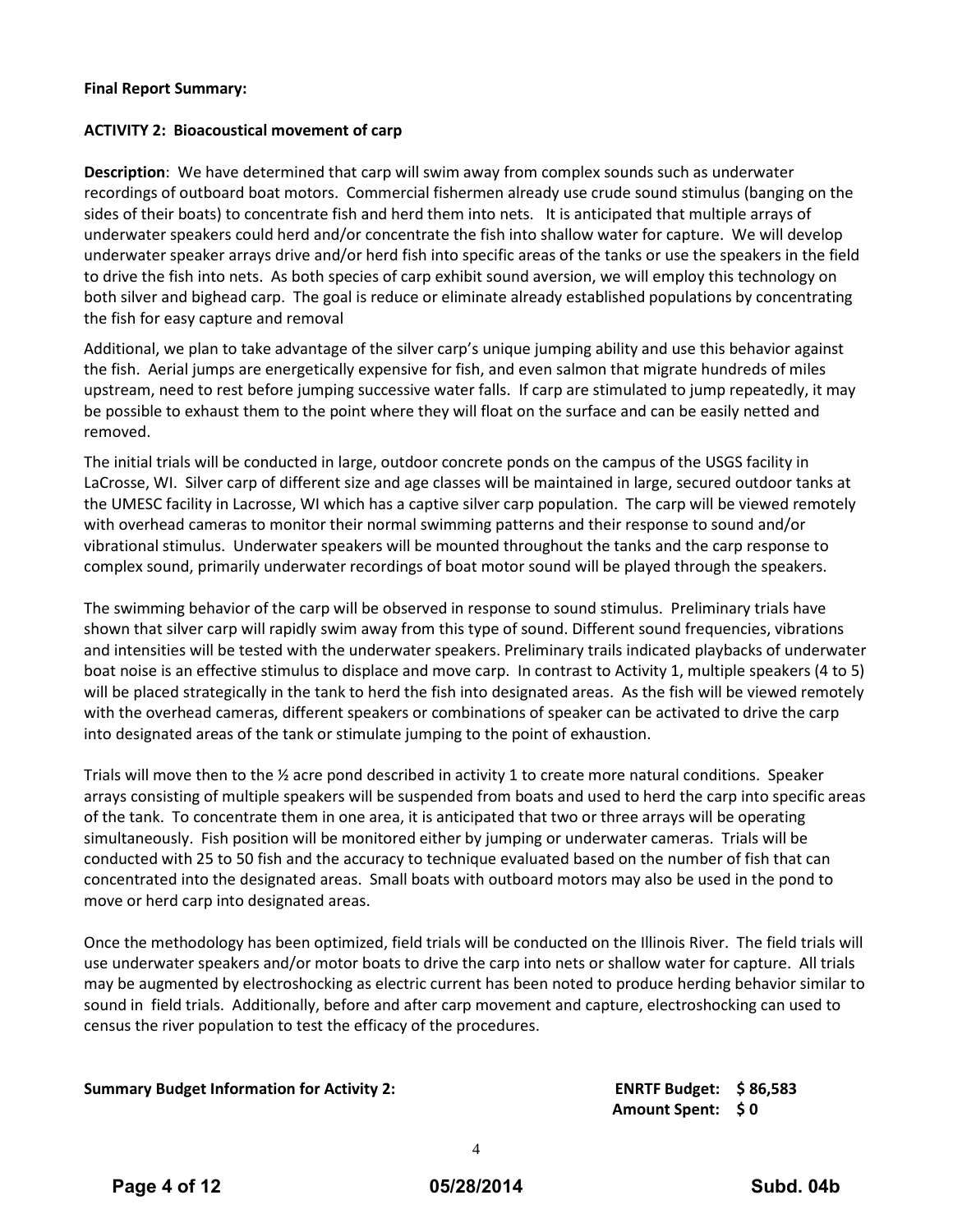**Activity Completion Date: 6/30/2017**

| Outcome                                                   | <b>Completion Date</b> | <b>Budget</b> |
|-----------------------------------------------------------|------------------------|---------------|
| 1. Bioacoustic movement, outdoor tank trials              | 12/31/14               | \$29,583      |
| 2. develop speaker array, bioacoustic outdoor pond trials | 12/31/15               | \$29,000      |
| 3. Field trials, Illinois River                           | 06/30/17               | \$28,000      |

**Activity Status as of 1/15/2015**

**Activity Status as of 7/15/2015**

**Activity Status as of 1/15/2016**

**Activity Status as of 7/15/2016**

**Activity Status as of 1/15/2017**

**Final Report Summary:**

#### **ACTIVITY 3: Carp deterrence**

**Description:** One of the key strategies for integrated invasive species management is to deter fish from entering areas in which they have been eliminated or from invading new areas. Permanent barriers are expensive to maintain and interfere with commercial ship traffic and native fish movement. The aversion of carp to complex sounds has the potential to provide an environmentally friendly barrier that will not impact ship or native fish movement. We have determined that pure tones (same sound frequency) that normally are used for fish behavior and/or deterrent barriers is ineffective in deterring carp movement, however silver carp will readily swim away from complex sounds (playbacks of outboard motor noise). These preliminary experiments indicate that sound either alone or as part of a combined light and bubble barrier, may provide a cost effective and environmentally friendly barrier to silver or bighead carp migration or repel them from breeding areas.

Carp have specific tank locations either associated with three dimensional structures, sunlight or feeding location at which they prefer to reside. The first series of experiments in outdoor concrete tanks will identify the tank locations and use underwater speakers to deter the carp from these locations. Sound intensity, frequency, duration will be varied and the length of time that fish stay away from the location will be monitored to gain an understanding of how effective sound is as a deterrent.

We will then divide the tank into two sections with an expandable barrier/divider that will allow us to regulate the opening between the two sections of the tank. Three dimensional structures (i. e. milk crates) will be placed in one half, shade cloth erected over the same area to minimize light levels and all feeding will transpire in this section which will make this portion the "preferred" section for the carp to inhabit. We will then use sound from the underwater speakers submerged in the tank to drive the fish from the preferred section to the other half of the tank. Additional speakers will be positioned near the opening in the barrier to repel fish that attempt to return to the preferred half. The width of the barrier opening will be gradually expanded to determine how effective sound can be in larger passageways.

The same experiments will be performed in the large  $\frac{1}{2}$  acre pond described for previous activities. Again, a preferred location will be established and then sound used to displace the carp out of this area. Additional speakers will be place at the barrier openings and use to repel fish that try to return to the original location. The opening in the barrier will be gradually expanded to determine the effective width of the deterrent system.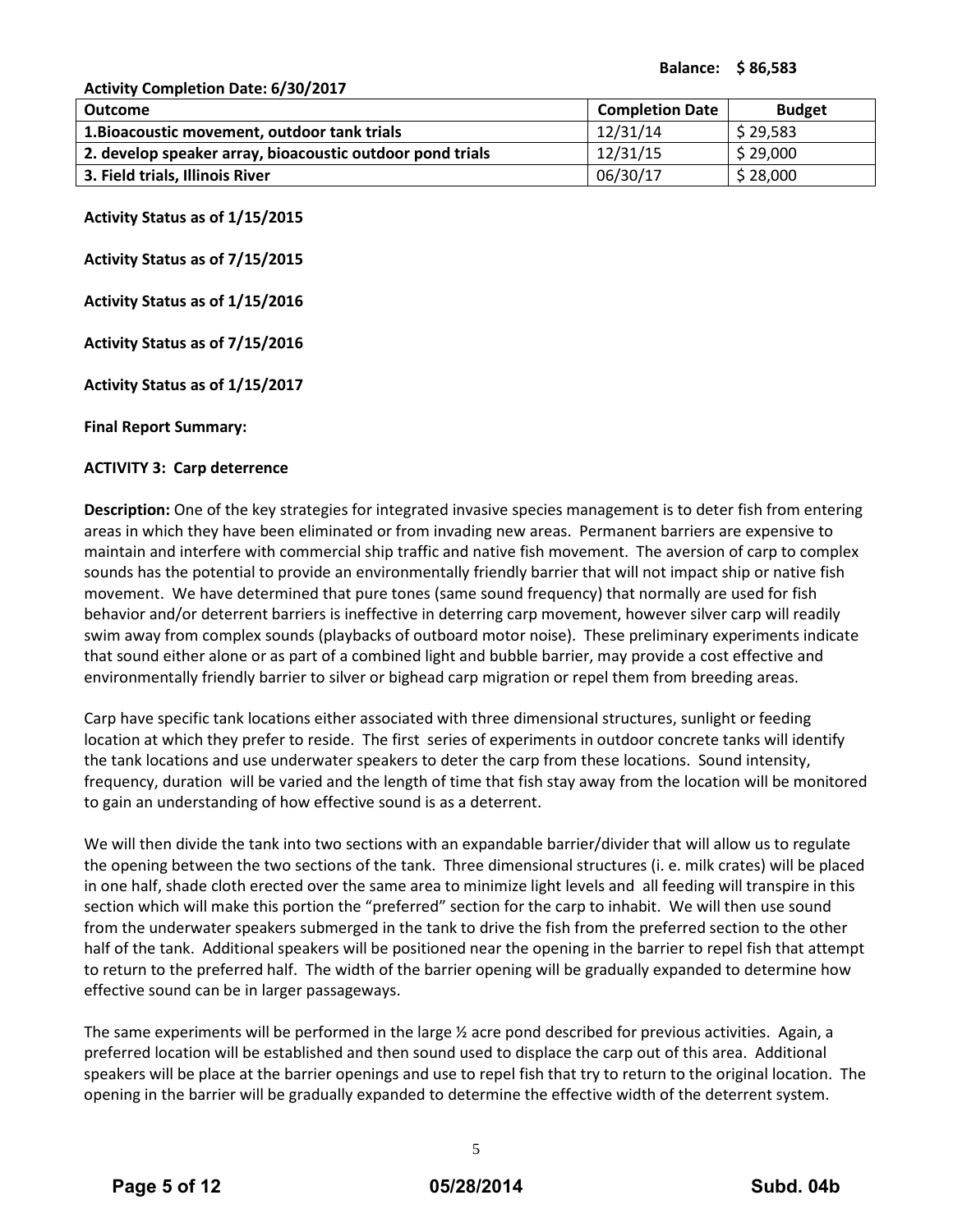Field trials will be conducted in a large sand pit (5 mile length) that parallels the Illinois River. Carp will be herded or netted to the narrow end of the sand pit and a barrier placed across the pit. An opening will be made in the barrier and underwater speakers placed to at the opening to enable use to use sound to deter the carp from leaving the terminal end of the sand pit and migrating back into the main channel. The barrier opening will be gradually widened to determine the effectiveness of the underwater sound in deterring carp from entering large channels.

| <b>Summary Budget Information for Activity 3:</b> | ENRTF Budget: $$79,083$ |  |
|---------------------------------------------------|-------------------------|--|
|                                                   |                         |  |
|                                                   | Amount Spent: \$0       |  |
|                                                   | Balance: \$79,083       |  |
| Activity Completion Date: 6/20/2017               |                         |  |

| <b>Activity Completion Date: 6/30/2017</b> |                        |               |
|--------------------------------------------|------------------------|---------------|
| <b>Outcome</b>                             | <b>Completion Date</b> | <b>Budget</b> |
| 1. Outdoor tank deterrent trials           | 12/31/14               | \$27,083      |
| 2. Outdoor pond deterrent trials           | 12/31/15               | \$26,000      |
| 3. Sandpit trials                          | 12/31/16               | \$26,000      |

**Activity Status as of 1/15/2015**

**Activity Status as of 7/15/2015**

**Activity Status as of 1/15/2016**

**Activity Status as of 7/15/2016**

**Activity Status as of 1/15/2017**

**Final Report Summary:**

#### **V. DISSEMINATION:**

**Description:** All results of the study will be published in peer reviewed publications. Mensinger and the graduate student will present the results at the appropriate state, regional and national meetings. Mensinger will develop a web page that will contain information, pictures and video of the experiments and results to provide wide dissemination. The USGS will also place information and material about the project on their web site. Mensinger also will be available to consult (at no charge) for the appropriate end users of this technology such as local, state and federal agencies including the MN DNR for the duration of the grant. Mensinger will develop a web page that will have video of carp jumping behavior and the sound deterrent experiments. The web page will also provide updates on the progress of the experiments and incorporate appropriate tables and graphs.

**Status as of 1/15/2015**

**Status as of 7/15/2015**

**Status as of 1/15/2016**

**Status as of 7/15/2016**

**Status as of 1/15/2017**

**Final Report Summary:**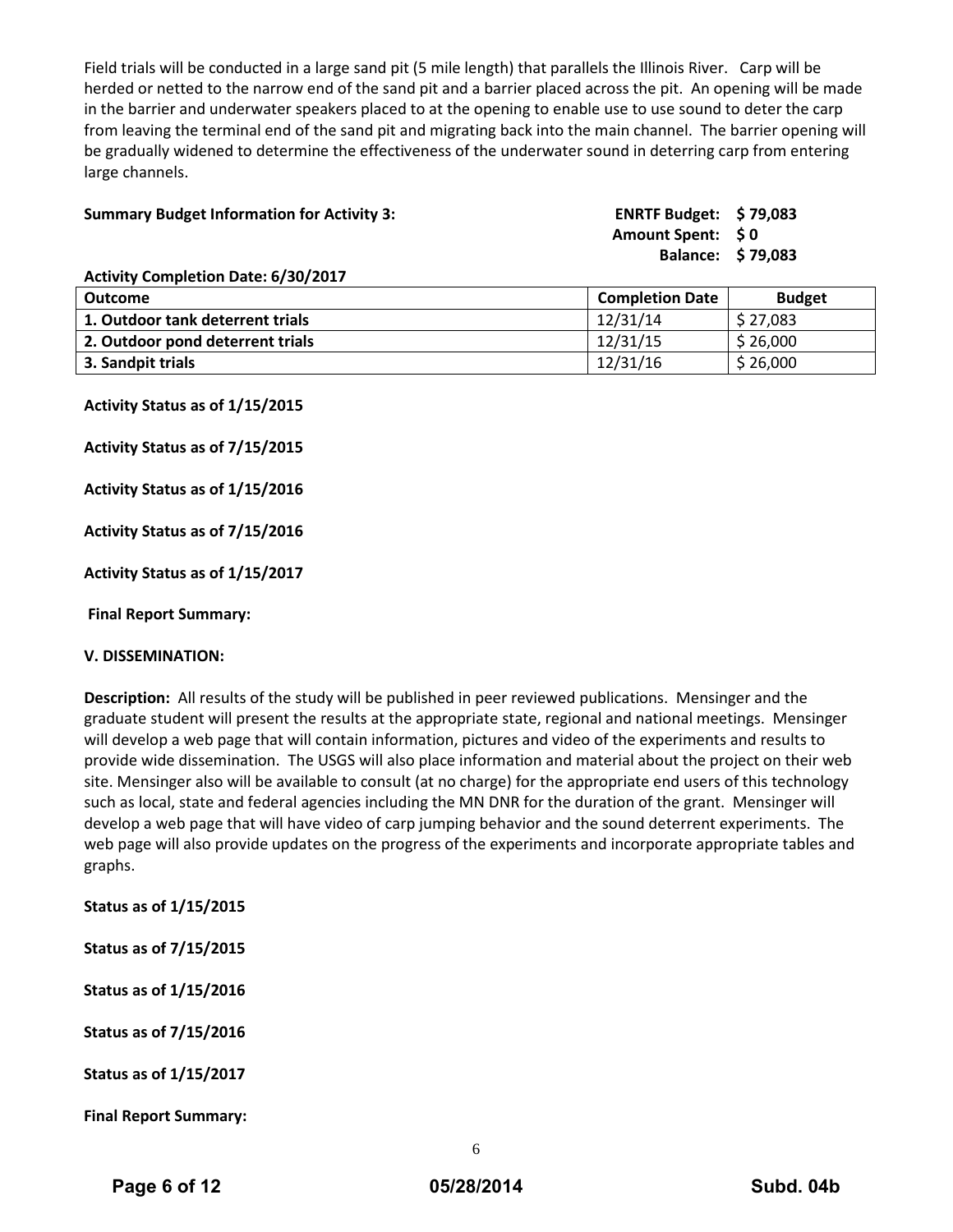# **VI. PROJECT BUDGET SUMMARY:**

#### **A. ENRTF Budget Overview:**

| <b>Budget Category</b>                                  | \$ Amount | <b>Explanation</b>                                                                                                                                                                                                                                                                            |
|---------------------------------------------------------|-----------|-----------------------------------------------------------------------------------------------------------------------------------------------------------------------------------------------------------------------------------------------------------------------------------------------|
| Personnel:                                              | \$195,400 | Salary is budgeted for the Principal investigator<br>(0.55 FTE total for three years), two graduate<br>students (3.25 FTE total for three years) and<br>two undergraduate students (0.49 FTE total for<br>three years) for the project                                                        |
| Professional/Technical/Service Contracts: \$9,000       |           | Funds are budgeted for boat rental and fuel<br>expenses from the Illinois Natural History<br>Survey                                                                                                                                                                                           |
| Equipment/Tools/Supplies:                               | \$25,500  | Funds are budgeted to build the early warning<br>system and the sound arrays for carp<br>movement and deterrence                                                                                                                                                                              |
| Other: Travel to LaCrosse WI and Havana, \$32,100<br>IL |           | Out of state travel is necessary to combat the<br>invasive carp before they become established in<br>MN. The outdoor tank and pond studies will<br>take place in LaCrosse, WI and the field trials<br>will take place in Havana, IL. Rates are based on<br>University of MN travel plan rates |
| TOTAL ENRTF BUDGET: \$262,000                           |           |                                                                                                                                                                                                                                                                                               |

**Explanation of Use of Classified Staff:** N/A

**Explanation of Capital Expenditures Greater Than \$5,000:** N/A

**Number of Full-time Equivalents (FTE) Directly Funded with this ENRTF Appropriation: 4.29**

**Number of Full-time Equivalents (FTE) Estimated to Be Funded through Contracts with this ENRTF Appropriation:**

#### **B. Other Funds:**

| <b>Source of Funds</b>                                           | \$ Amount<br>Proposed | \$ Amount<br><b>Spent</b> | <b>Use of Other Funds</b>                                                                                                                                |
|------------------------------------------------------------------|-----------------------|---------------------------|----------------------------------------------------------------------------------------------------------------------------------------------------------|
| Non-state                                                        |                       |                           |                                                                                                                                                          |
| <b>Integrated Biological Sciences</b><br>graduate program (cash) | \$9,516               | \$0                       | The Integrated Biological Sciences<br>graduate program will provide summer<br>salary match for the graduate student<br>budgeted in the project (pending) |
| UMD (cash)                                                       | 8,400                 | $\Omega$                  | Undergraduate research opportunities<br>grants from UMD to further support<br>undergraduate research in this proposal<br>(pending)                       |
| UMD (cash)                                                       | 5,500                 | 5,500                     | Pilot grants were obtained from UMD to<br>support preliminary data collection                                                                            |
| Mensinger Salary (In-kind)                                       | 79,324                | $\Omega$                  | Two months of academic year salary will<br>be provided as in kind support for the<br>proposal (secured)                                                  |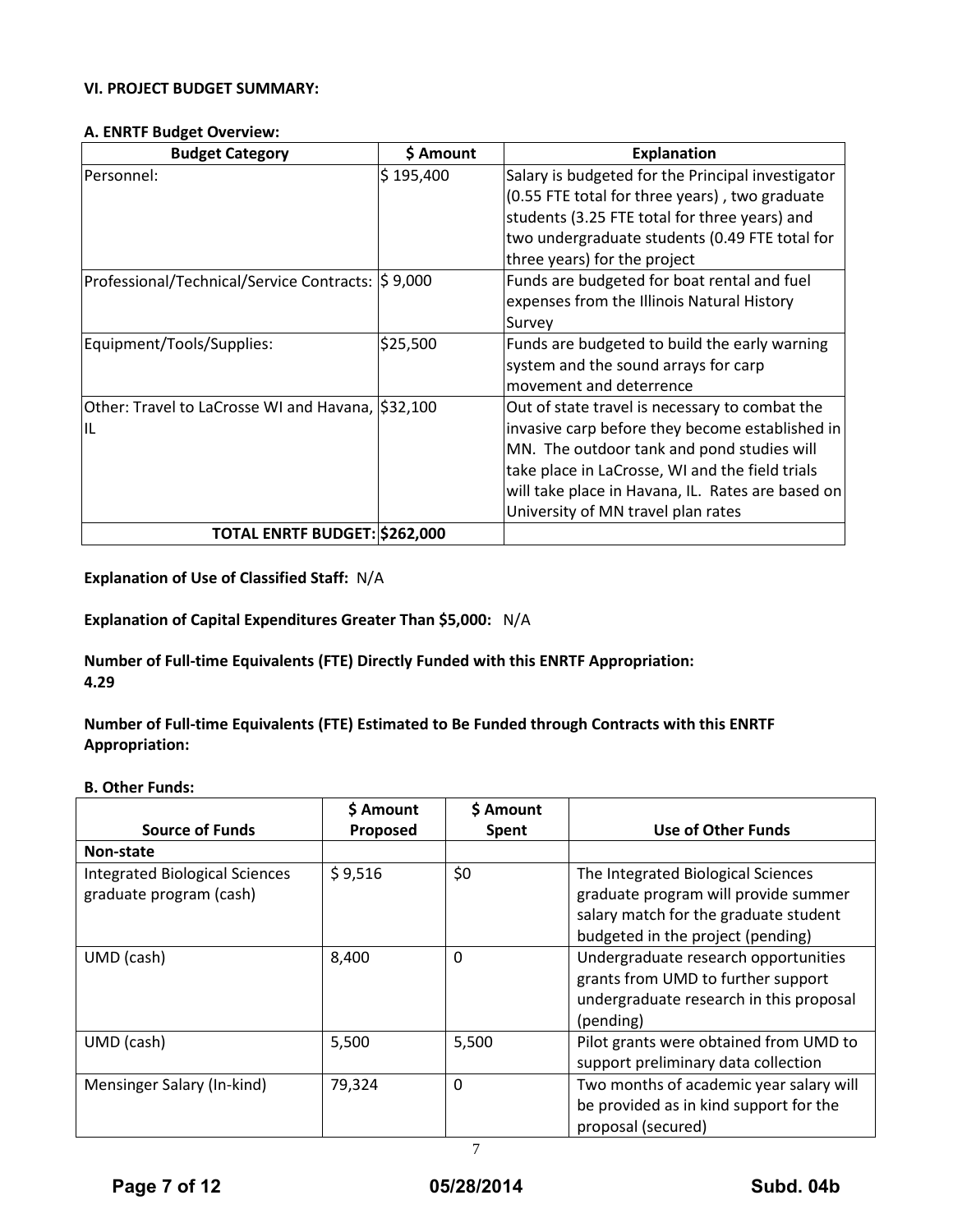| USGS (In-kind)                        | 10,000 |          | Access to silver and big head carp,<br>outdoor tank and pond use (secured) |
|---------------------------------------|--------|----------|----------------------------------------------------------------------------|
| <b>TOTAL OTHER FUNDS:   \$117,650</b> |        | \$11,500 |                                                                            |

# **VII. PROJECT STRATEGY:**

# **A. Project Partners:**

1) Professor Allen Mensinger of the University of Minnesota Duluth will supervise all aspects of the project. He and UMD will receive \$253,000 from the appropriation

2) Mark Gaikowski, USGS, Lacrosse Wisconsin. The PI will work closely with Mark Gaikowski throughout the project. The USGS is providing the outdoor tanks and ponds, fish and support personnel at no cost to the grant. Mensinger and Gaikowski will develope the experimental protocols, train the students, analyze the data and be responsible for dissemination of the work. Mr. Gaikowski will not receive any funds from the appropriation.

3) Illinois Natural History Survey. The INHS will provide boats and personnel for the field trials planned in Havana, IL. The grant includes boat rental charges to partially offset the cost of the equipment and fuel. The INHS will receive \$9,000 from the appropriation.

# **B. Project Impact and Long-term Strategy:**

Since their introduction in the southeastern US, silver and bighead head carp have migrated north into the upper Mississippi Valley and pose severe ecological consequences to native Minnesota fish. Currently, the only barriers to carp are large dams or expensive electrical barriers. Based on the carp's avoidance or jumping to boat motors, we propose to use bioacoustics to 1) develop early warning systems 2) herd carp for capture and 3) develop acoustical deterents. As the sound stimulus is well above the hearing threshold of most native fish, it is unlikely to harm the native population. Bioacoustical deterrence is inexpensive, environmentally friendly and portable and can be used both in small streams and larger lakes.

The strategy is to develop bioacoustic early warning and deterent systems and perform controlled tests in outdoor tanks and ponds to develop the optimal sound intensities and frequencies for carp management. The equipment will be then field tested on wild carp population in the Illinois River. The technology will be made available to interested management agencies as part of an integrated pest management strategy for controlling carp.

**C. Spending History:** M.L. 2010 Chp. 362, Sec. 2, Subd 6d. – Bioacoustic traps for Management of Round Goby. This project was related to sound work on invasive species and much of the hardware will be used for the carp study.

| <b>Funding Source</b> | M.L. 2008   | M.L. 2009   | M.L. 2010   | M.L. 2011      | M.L. 2013   |
|-----------------------|-------------|-------------|-------------|----------------|-------------|
|                       | .or         | or<br>or    |             | or             | or          |
|                       | <b>FY09</b> | <b>FY10</b> | <b>FY11</b> | <b>FY12-13</b> | <b>FY14</b> |
| <b>LCCMR</b>          |             |             | 175.000     |                |             |

# **VIII. ACQUISITION/RESTORATION LIST: N/A**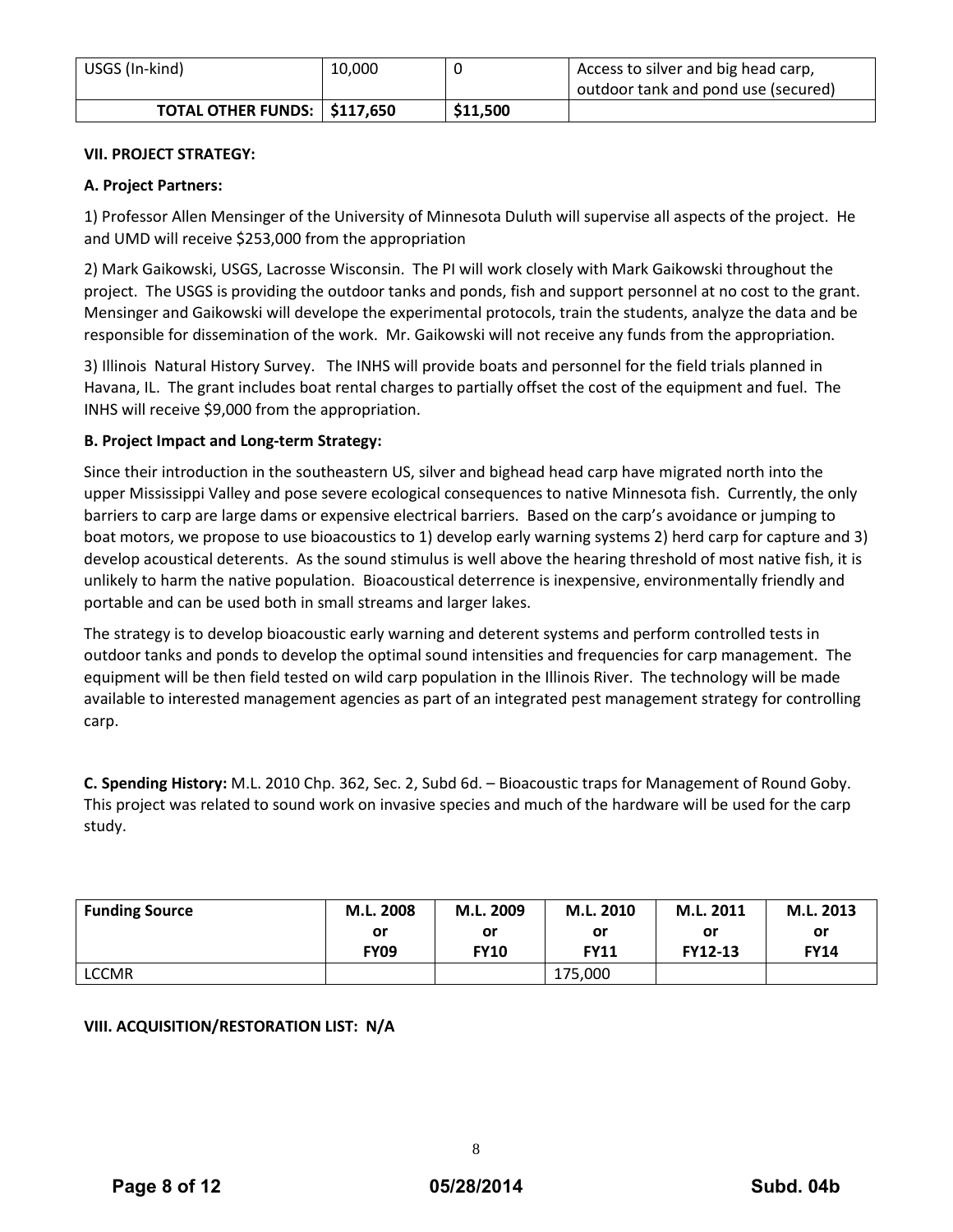

Figure 1. Field recording of underwater outboard motor noise motor boat noise that stimulated carp to jump in the Illinois River as boat passed by designated recording area. Arrow indicates when boat was in center of area. A) initiation of jumping; B) peak jumping; C) cessation of jumping.



2) Different sounds and boat speeds will effect carp jumping

# 3) Sound will repel carp



Figure 3. Percentage of carp (N=10) repelled by a 1 KHz pure tone sound and 100 hp outboard motor sounds versus time (min).

Figure 2. Number of carp jumping vs boat speed (km / hr) and engine size (hp).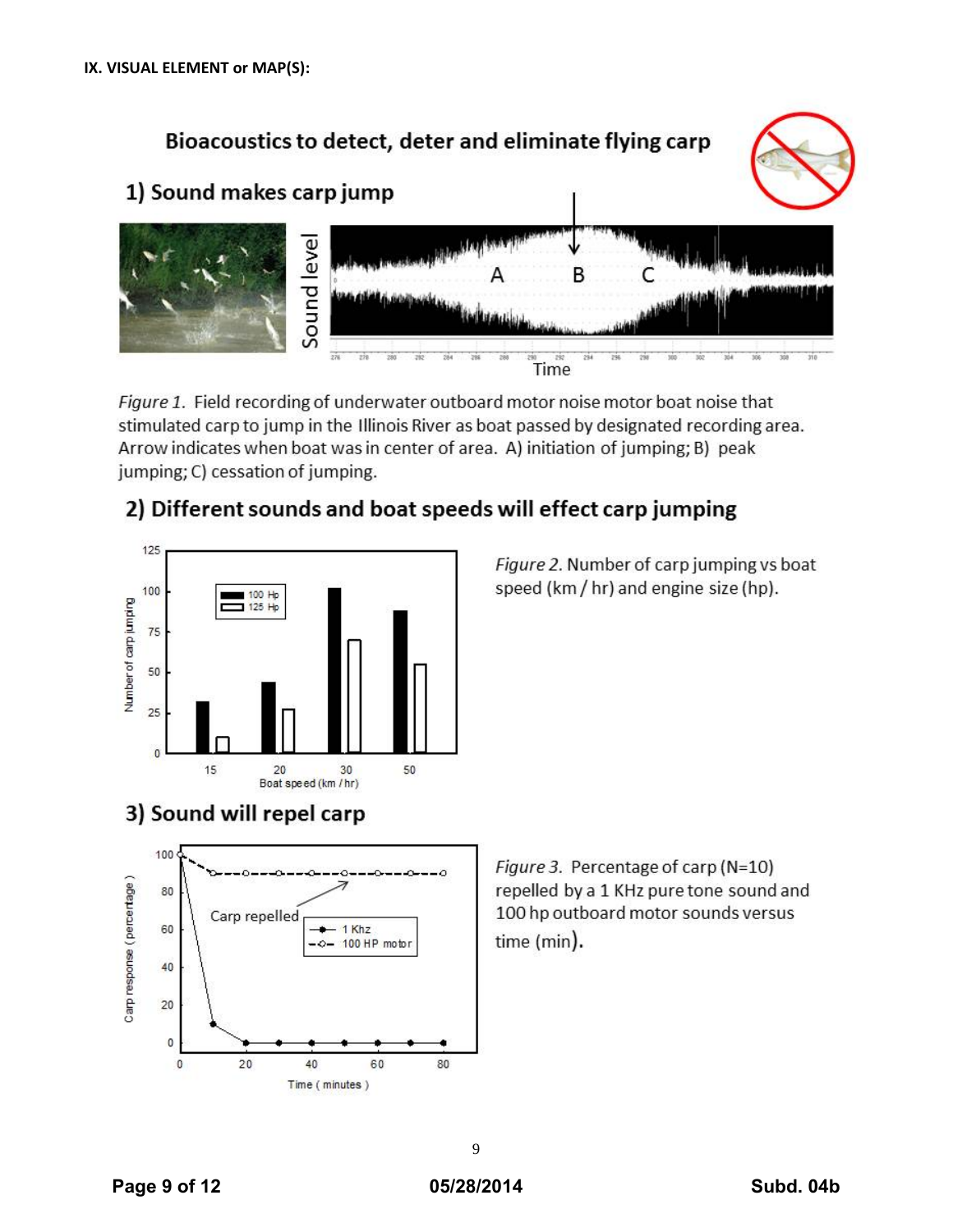#### **X. ACQUISITION/RESTORATION REQUIREMENTS WORKSHEET: N/A**

#### **XI. RESEARCH ADDENDUM: N/A**

#### **XII. REPORTING REQUIREMENTS:**

**Periodic work plan status update reports will be submitted no later than January 15, 2015; July 15, 2015; January 15 , 2016; July 15, 2016; and January, 15 2017. A final report and associated products will be submitted between June 30 and August 15, 2017.**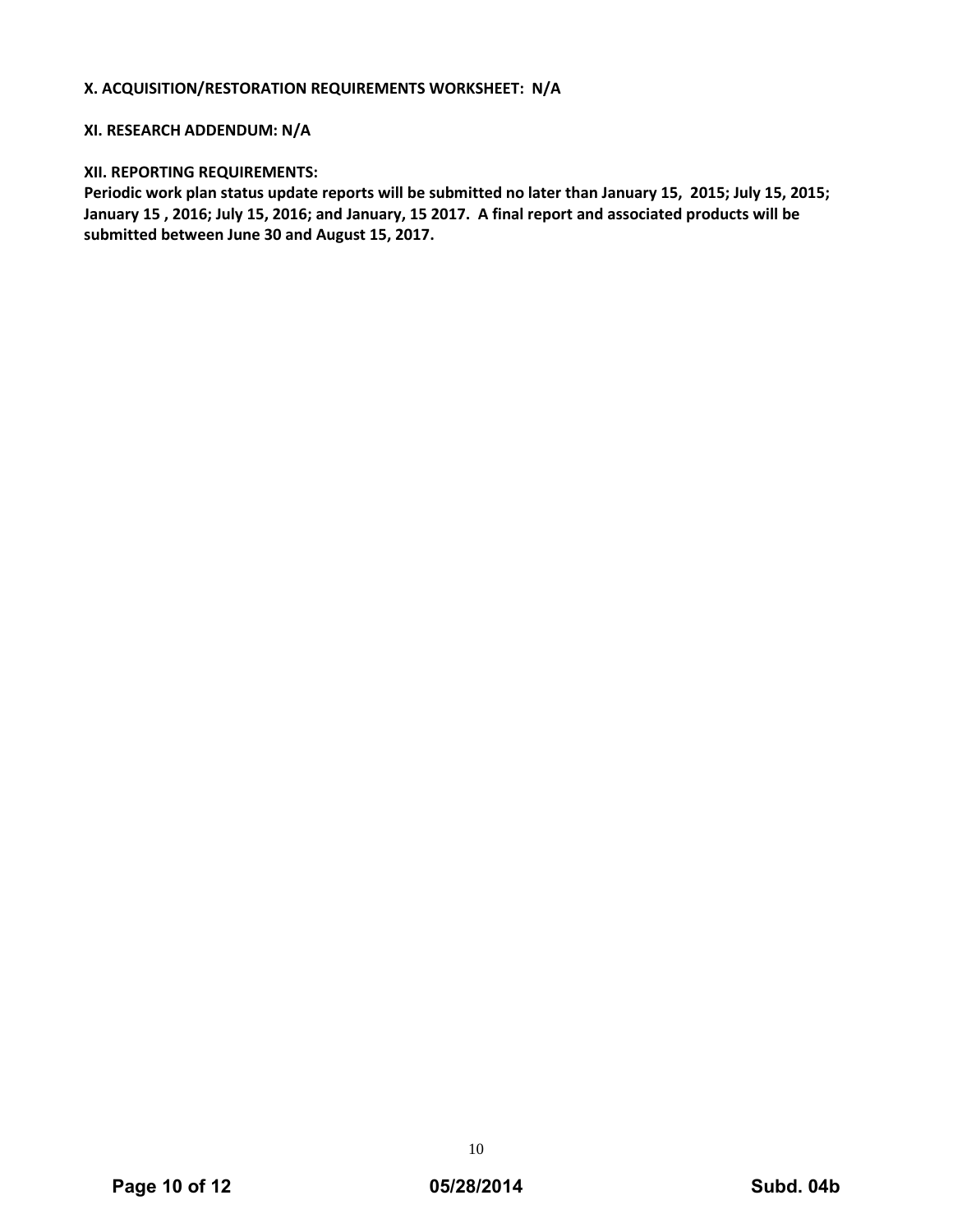| <b>Environment and Natural Resources Trust Fund</b>                                                                                                                                                                                                                                                                                                                                                                                                                                                                                                                                                                                                                                                                                                                                                                                                                                                                                                                                                                                                                                                                                          |                   |                                           |                   |                   |                                       |                   |                   |                     |                   |               |                   |  |
|----------------------------------------------------------------------------------------------------------------------------------------------------------------------------------------------------------------------------------------------------------------------------------------------------------------------------------------------------------------------------------------------------------------------------------------------------------------------------------------------------------------------------------------------------------------------------------------------------------------------------------------------------------------------------------------------------------------------------------------------------------------------------------------------------------------------------------------------------------------------------------------------------------------------------------------------------------------------------------------------------------------------------------------------------------------------------------------------------------------------------------------------|-------------------|-------------------------------------------|-------------------|-------------------|---------------------------------------|-------------------|-------------------|---------------------|-------------------|---------------|-------------------|--|
| M.L. 2014 Project Budget                                                                                                                                                                                                                                                                                                                                                                                                                                                                                                                                                                                                                                                                                                                                                                                                                                                                                                                                                                                                                                                                                                                     |                   |                                           |                   |                   |                                       |                   |                   |                     |                   |               |                   |  |
| Project Title: Bioacoustics to detect, deter and eliminate flying carp                                                                                                                                                                                                                                                                                                                                                                                                                                                                                                                                                                                                                                                                                                                                                                                                                                                                                                                                                                                                                                                                       |                   |                                           |                   |                   |                                       |                   |                   |                     |                   |               | ENVIRONMENT       |  |
| Legal Citation: M.L. 2014, Chp. 226, Sec. 2, Subd. 04b                                                                                                                                                                                                                                                                                                                                                                                                                                                                                                                                                                                                                                                                                                                                                                                                                                                                                                                                                                                                                                                                                       |                   |                                           |                   |                   |                                       |                   |                   |                     |                   |               | <b>TRUST FUND</b> |  |
| Project Manager: Allen F. Mensinger                                                                                                                                                                                                                                                                                                                                                                                                                                                                                                                                                                                                                                                                                                                                                                                                                                                                                                                                                                                                                                                                                                          |                   |                                           |                   |                   |                                       |                   |                   |                     |                   |               |                   |  |
| <b>Organization: University of Minnesota Duluth</b>                                                                                                                                                                                                                                                                                                                                                                                                                                                                                                                                                                                                                                                                                                                                                                                                                                                                                                                                                                                                                                                                                          |                   |                                           |                   |                   |                                       |                   |                   |                     |                   |               |                   |  |
| M.L. 2014 ENRTF Appropriation: \$262,000                                                                                                                                                                                                                                                                                                                                                                                                                                                                                                                                                                                                                                                                                                                                                                                                                                                                                                                                                                                                                                                                                                     |                   |                                           |                   |                   |                                       |                   |                   |                     |                   |               |                   |  |
| Project Length and Completion Date: 3 Years, June 30, 2017                                                                                                                                                                                                                                                                                                                                                                                                                                                                                                                                                                                                                                                                                                                                                                                                                                                                                                                                                                                                                                                                                   |                   |                                           |                   |                   |                                       |                   |                   |                     |                   |               |                   |  |
| Date of Report:                                                                                                                                                                                                                                                                                                                                                                                                                                                                                                                                                                                                                                                                                                                                                                                                                                                                                                                                                                                                                                                                                                                              |                   |                                           |                   |                   |                                       |                   |                   |                     |                   |               |                   |  |
| <b>ENVIRONMENT AND NATURAL RESOURCES TRUST</b>                                                                                                                                                                                                                                                                                                                                                                                                                                                                                                                                                                                                                                                                                                                                                                                                                                                                                                                                                                                                                                                                                               | <b>Activity 1</b> |                                           | <b>Activity 1</b> | <b>Activity 2</b> |                                       | <b>Activity 2</b> | <b>Activity 3</b> |                     | <b>Activity 3</b> | <b>TOTAL</b>  | <b>TOTAL</b>      |  |
| <b>FUND BUDGET</b>                                                                                                                                                                                                                                                                                                                                                                                                                                                                                                                                                                                                                                                                                                                                                                                                                                                                                                                                                                                                                                                                                                                           | <b>Budget</b>     | <b>Amount Spent</b>                       | <b>Balance</b>    | <b>Budget</b>     | <b>Amount Spent</b>                   | <b>Balance</b>    | <b>Budget</b>     | <b>Amount Spent</b> | <b>Balance</b>    | <b>BUDGET</b> | <b>BALANCE</b>    |  |
| <b>BUDGET ITEM</b>                                                                                                                                                                                                                                                                                                                                                                                                                                                                                                                                                                                                                                                                                                                                                                                                                                                                                                                                                                                                                                                                                                                           |                   | <b>Early warning and detection system</b> |                   |                   | <b>Bioacoustical movement of carp</b> |                   | Carp deterrence   |                     |                   |               |                   |  |
|                                                                                                                                                                                                                                                                                                                                                                                                                                                                                                                                                                                                                                                                                                                                                                                                                                                                                                                                                                                                                                                                                                                                              |                   |                                           |                   |                   |                                       |                   |                   |                     |                   |               |                   |  |
| Personnel: PI Allen F. Mensinger PhD. The PI has a 9 month position at<br>the University of Minnesota Duluth. A total of 3 months of summer<br>salary (1 month /yr) is budgeted. The PI will be on sabatical during the<br>2014-15 academic year which is a 50% salary appointment. Two months<br>of salary is budgeted for this period to work on the project. Total salary<br>reflects 5 months total over 3 yrs and reflects 74.8% salary and 25.2%<br>fringe (.55 FTE). Estimated total (\$67,218)<br>Graduate student - support is budgeted for 30 months of support for<br>one graduate student. Total reflects 57.3% salary and 42.7% fringe (2.5<br>FTE). Estimated salary (\$103,471).<br>Graduate student summer salary.<br>50% summer salary is budgeted for an additional graduate student for 3<br>summers (total 4.5 months) 80.6% salary and 19.4% fringe (.75 FTE).<br>Estimated salary (\$12,711).<br>Undergraduate student summer salary: 2 months summer salary is<br>budgeted for two undergraduate students each summer (total 12<br>months) 93.1% salary and 6.9% fringe (.49 FTE). Estimated salary (<br>$$12,000$ ). | \$65,134          | \$0                                       | \$65,134          | \$65,133          | \$0                                   | \$65,133          | \$65,133          | \$0                 | \$65,133          | \$195,400     | \$195,400         |  |
| Professional/Technical/Service Contracts Boat Rental Illinois River.<br>Illinois River Biological Field Station- \$25 per hour for motorboat rental.<br>8 hrs per for 5 days each week. \$1000 per week for nine weeks total                                                                                                                                                                                                                                                                                                                                                                                                                                                                                                                                                                                                                                                                                                                                                                                                                                                                                                                 | \$3,000           | \$0                                       | \$3,000           | \$3,000           | \$0                                   | \$3,000           | \$3,000           | \$0                 | \$3,000           | \$9,000       | \$9,000           |  |
| Equipment/Tools/Supplies: Bouy or floating platform for early warning                                                                                                                                                                                                                                                                                                                                                                                                                                                                                                                                                                                                                                                                                                                                                                                                                                                                                                                                                                                                                                                                        | \$7,500           | \$0                                       | \$7,500           |                   |                                       |                   |                   |                     |                   | \$7,500       | \$7,500           |  |
| system plus floats, mooring lines, cables and materials<br>Equipment/Tools/Supplies: Two amplifiers for underwater speakers                                                                                                                                                                                                                                                                                                                                                                                                                                                                                                                                                                                                                                                                                                                                                                                                                                                                                                                                                                                                                  | \$2,000           | \$0                                       | \$2,000           |                   |                                       |                   |                   |                     |                   | \$2,000       | \$2,000           |  |
| arrays @\$1000                                                                                                                                                                                                                                                                                                                                                                                                                                                                                                                                                                                                                                                                                                                                                                                                                                                                                                                                                                                                                                                                                                                               |                   |                                           |                   |                   |                                       |                   |                   |                     |                   |               |                   |  |
| Equipment/Tools/Supplies: Wireless video cameras, digital video<br>recorders and DC power supplies for filming carp jumping from bouy or                                                                                                                                                                                                                                                                                                                                                                                                                                                                                                                                                                                                                                                                                                                                                                                                                                                                                                                                                                                                     | \$2,500           | \$0                                       | \$2,500           | \$2,500           | \$0                                   | \$2,500           |                   |                     |                   | \$5,000       | \$5,000           |  |
| <u>boats</u><br>Equipment/Tools/Supplies: Electronics supplies including cables,<br>wireless routers, camera and underwater speaker and control units for<br>remote operation of early warning system, sound exhaustion and<br>deterent systems                                                                                                                                                                                                                                                                                                                                                                                                                                                                                                                                                                                                                                                                                                                                                                                                                                                                                              | \$5,000           | \$0                                       | \$5,000           | \$5,000           | \$0                                   | \$5,000           |                   |                     |                   | \$10,000      | \$10,000          |  |
| Equipment/Tools/Supplies: Fish food and water testing kits for carp in<br>captivity                                                                                                                                                                                                                                                                                                                                                                                                                                                                                                                                                                                                                                                                                                                                                                                                                                                                                                                                                                                                                                                          | \$500             | \$0                                       | \$500             | \$250             | \$0                                   | \$250             | \$250             | \$0                 | \$250             | \$1,000       | \$1,000           |  |